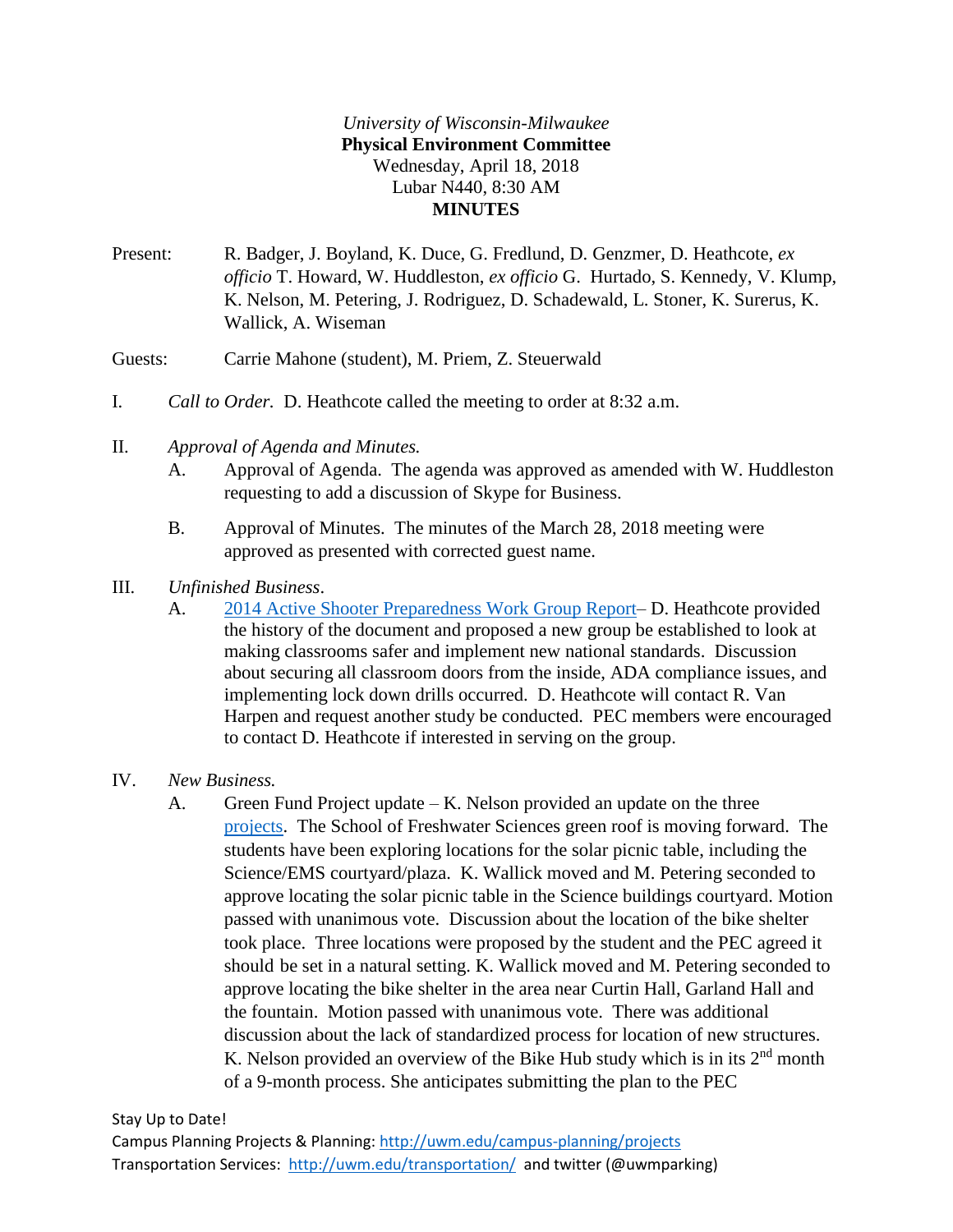Transportation Subcommittee in Fall 2018.

- B. PEC Charter Revisions The committee reviewed the proposed changes to (1) Membership. J. Boyland moved and M. Petering seconded approving the revisions and the motion passed with unanimous vote. Discussion about (2) Functions took place. L. Stoner moved and J. Boyland seconded inserting function (f) "Recommends other actions relevant to the physical environment." Motion passed with unanimous vote. D. Heathcote raised the issue of the PEC approving the capital budget by vote and the committee agreed this was already reflected in items (a) and (b) under Functions. M. Petering moved and K. Nelson seconded revising the language in Functions as follows: "Makes recommendations for the development of the physical environment of the all University's associated campus and off-campus facilities, including built-to-suit leased facilities consistent with the mission and with the present and future academic programs of the University." Motion passed with unanimous vote.
- C. Campus Naming Facilities Subcommittee Charter Revisions- Deferred.
- V. *Reports.*
	- A. Transportation Subcommittee- G. Fredlund reported the Subcommittee met on April  $16<sup>th</sup>$  and discussed:
		- 1. Transportation budget to date;
		- 2. New pre-tax law has not been finalized;
		- 3. Schedule of parking structure repairs will be available soon and communication will be shared with employees about an all access parking permit;
		- 4. In progress plan for restricting traffic on Maryland Avenue; and
		- 5. P. Nanda and Chief LeMire are drafting an abandoned bicycle policy. The Subcommittee will meet on May 9<sup>th</sup>.
	- B. Campus Space Committee K. Surerus reported that the NWQ development is in process and many discussions will be taking place with units in June after the preliminary report is released.
	- C. Campus Smoking Policy Implementation Working Group –The Academic Staff Senate and University Staff Council approved the revised policy. The Faculty Senate is expected to consider at its May  $10<sup>th</sup>$  meeting and then it will be sent to the Chancellor for his approval. An implementation working group met to discuss the health concerns/opportunities, enforcement options, the response of neighbors and effective communication to employees, students, and visitors. The working group plans to meet one more time to finalize the implementation plan which will be shared with the Chancellor.